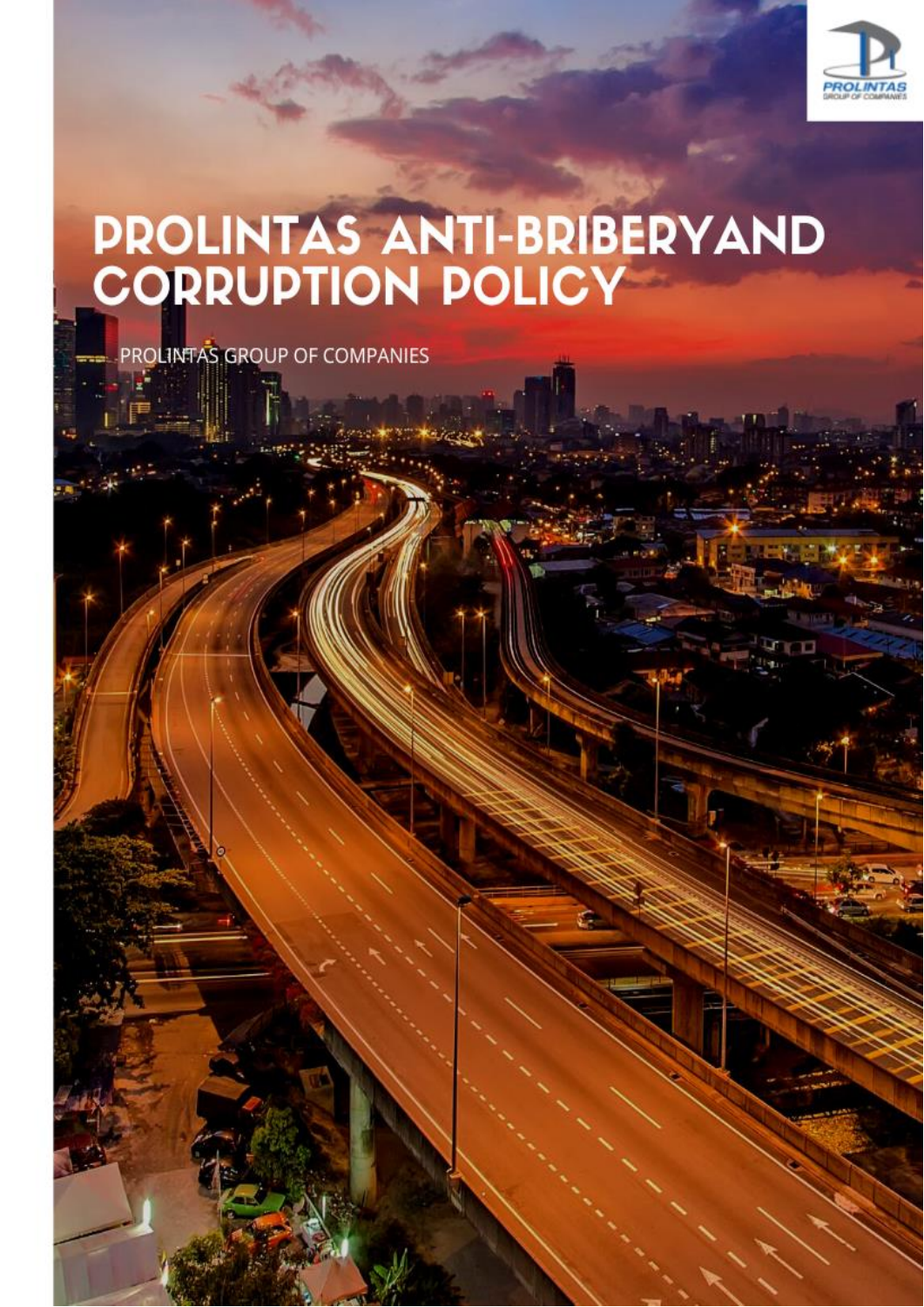## **1. Introduction**

PROLINTAS Group of Companies ("PROLINTAS") has enhanced its standard of governance to strengthen the Group's effectiveness and create value for its stakeholders. A comprehensive set of policies governing the conduct of business, operations and communications have been established to ensure accountability, transparency and ethical practices in delivering service and projects of high impact.

**The Anti-Bribery and Corruption Policy ("ABC Policy" and/or "the Policy")** has been developed as part of the PROLINTAS Anti-Bribery Management System which has been designed to align with the requirements set out in **the Anti-Bribery Management System ('ABMS") ISO 37001:2016.**

Hence, it is important that PROLINTAS complies with and conducts its business in accordance with requirements of all applicable laws, rules and regulations as well as relevant internal policies and procedures.

#### **2. Anti-Bribery and Corruption Commitment**

This Anti-Bribery and Corruption Policy Statement ("ABC Statement") is aligned and shall be read together with the PROLINTAS Code of Business Ethics and Conduct, ABMS Policy, Anti-Bribery and Corruption Policy, Whistleblowing Policy, and all the Integrity and Governance Department ("IGD") internal policies and procedures relating to PROLINTAS Group of Companies.

PROLINTAS has adopted a **zero-tolerance commitment** against all forms of bribery and corruption, whether it is committed by the Board of Directors (collectively known as "Board"), senior management, employees of the Company, whether permanent or temporary, business partners, or third parties who are acting for or on behalf of the Company.

PROLINTAS is committed to conducting business ethically and honestly and is committed to implementing and enforcing systems that ensure bribery and corruption are prevented in line with **Section 17A (Corporate Liability)** of the **Malaysian Anti-Corruption Commission Act 2009 (Act 694).**

This Policy is not intended to provide definitive answers to all questions regarding bribery and corruption, but rather, they are intended to provide its business partners and employees with a basic introduction to how PROLINTAS combats bribery and corruption in furtherance of the group's commitment to lawful and ethical behaviour at all times. Some of the guidelines are designed to prevent situations in which bribery and corrupt practices may take root.

#### **3. Application**

The principles and obligations outlined in this ABC Statement apply to all employees of PROLINTAS, including senior management and members of the Board of Directors (collectively referred to as "Board"), and reflects the standards to which PROLINTAS expects its stakeholders, business partners, associates, contractors, and consultants to adhere when acting on PROLINTAS's behalf. This is in line with our Anti-Bribery Management System ("ABMS"), ISO 37001:2016.

PROLINTAS employees shall understand, adopt and adhere to the ABC Policy as well as other policies and procedures diligently.

All stakeholders, business partners, associates, contractors, and consultants shall respect and observe the relevant rules and regulation for anti-bribery and corruption that governs the business and day-to-day operations of PROLINTAS.

# **4. Sanctions for Non-Compliance**

PROLINTAS regards bribery and acts of corruption as serious matters and will apply penalties in the event of noncompliance to this policy. **For PROLINTAS employees, non-compliance may lead to disciplinary action, up to and including termination of employment.**

**For external parties, non-compliance may lead to penalties including termination of the contract**. Further legal action may also be taken if PROLINTAS's interests have been harmed by the results of non-compliance by individuals and organizations.